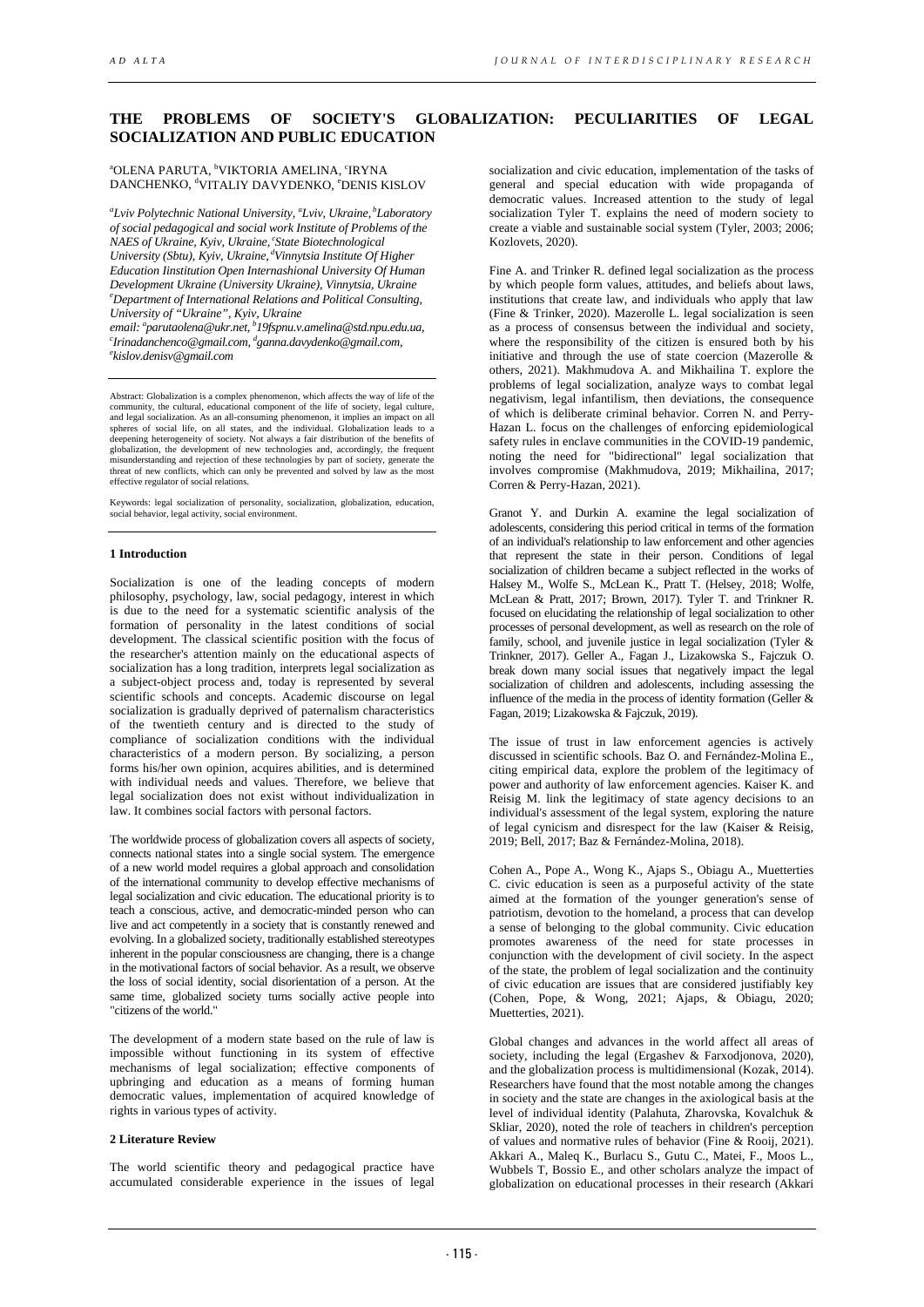& Maleq, 2019; Burlacu, Gutu & Matei, 2018; Moos & Wubbels, 2018; Schäfke, Mayoral Díaz-Asensio & Stagelund Hvidt, 2018; Torres, 2017; Torres & Bossio, 2020).

The research problem is widely reflected in the scientific works of lawyers, scholars of state, psychologists, and sociologists. At the same time, the theory of legal socialization, which aims to create effective mechanisms of public education in the spirit of respect for the law, continues to be at the stage of its scientific comprehension and active development.

The study aims to identify the problems of legal socialization and civic education at the stage of the global transformation of society. The analysis will allow further formulation recommendations for improving the mechanism of legal socialization. It also will allow finding ways of effective implementation of international programs for civic education and upbringing, aimed at the development of citizens' general competence, competitiveness, and social and legal activity.

Research tasks:

- 1. to determine the level of legal knowledge of students of different specializations:
- 2. to find out the problems of legal education at the level of secondary education institutions;
- 3. to evaluate the level of legal and civic engagement of students;
- 4. to assess the level of citizens' trust in state authorities;
- 5. to clarify the public reaction to new social and legal phenomena that appeared as a result of science and technology development.

## **3 Materials and research methods**

In the process of research, an interdisciplinary approach was applied, general scientific and special methods of scientific knowledge were used:

- dialectical method applied to reflect social phenomena in specific concepts and legal categories;
- formal-logical method to eliminate the contradictions that arise in the process of researching legal socialization as a legal phenomenon.
- statistical method to analyze the consolidated array of data collected as a result of the study;
- concrete-sociological method is effective in the processing of empirical material;
- normative-dogmatic method to analyze individual normative documents.

The authors conducted a sociological study of the level of integration of student youth in the legal life of society by interviewing students of 2–6 years of study at Ukrainian higher educational institutions (HEIs) of IV accreditation level. The research period covered 2019–2021. Questionnaires developed by the authors were used to conduct the survey. The focus group consisted of 2423 students from universities in Kyiv, Lviv, Vinnytsia, Volyn, and Zakarpattia regions. To analyze the differences in the legal socialization of students divided into two groups: students of law and related specialties (1219 people) and students of non-legal specialties (1204 people). The average score of the surveyed students was 82.6 out of 100. The equals of the indicators were considered on a 5-point scale, where  $0$ the lowest level,  $5$  – respectively, high. The margin of error of the results, given the number of respondents, is 2–3.5%. The questionnaire is designed to be anonymous and quick to fill out. The question is divided into separate blocks:

Block 1. General information about the respondent (questions concern the collection of general data about the respondent, HEIs in which the respondent studies, place of residence, specialty, year of study, academic performance, etc.);

Block 2: Assessment of the student's knowledge of constitutional rights and duties and the effectiveness of legal education at the level of secondary education institutions (the questionnaire in

this block contains a question about the evaluation on a 5-point scale of the level of legal knowledge of respondents, the effectiveness of law courses and the effectiveness of legal outreach work at the secondary level of civil education, work on the prevention of offenses, etc.);

Block 3. Assessment of legal and civic engagement of students (contains questions that help to find out the level of legal and civic engagement of citizens (on the protection of legal rights and interests, countering and responding to offenses, monitoring political news and events in Ukraine and the world, readiness for military service, participation in community projects, participation in elections, etc.)

Block 4. Assessment of the level of young people's trust in the state authorities (the question in the block relates to identifying the level of citizens' trust in the president, parliament, national police, courts, local government, etc.);

Block 5. Public reaction to the emergence of new social phenomena (includes the question of attitudes toward the legalization of surrogacy, euthanasia, same-sex marriage, therapeutic cloning, chemical castration, and other innovations).

#### **4 Results**

The task of legal socialization is the formation of citizenship as an integrated quality of the individual, enabling the person to feel moral, politically, and legally competent and protected. The main purpose of civic education (at the present stage of the development of statehood) is to prepare young people for life in the global world, as well as the recognition and acceptance of those values that act as the main for a civil democratic society. In our research, we evaluate the effectiveness of the conducted work on legal socialization and civic education, we find out the level of legal awareness and activity of students in different regions of the country. Also, we estimate the level of patriotism of youth, attitude towards the changes in the society which became a result of inevitable and tireless globalization. In this research, we discover and analyze other indicators which show the integration of a person into the political, legal, economic, cultural life of the society.

The total number of students who participated in the survey – 2423 people, of which men make up 47.6%, women – 52.4%. To achieve objectivity, in particular, in questions of political content, students from five leading Ukrainian HEIs were invited to participate in the survey: Kyiv National University of Trade and Economics, National University "Lviv Polytechnic," Donetsk National University named after Vasyl Stus, Volyn National University named after Lesya Ukrainka, Uzhgorod National University. All respondents not only presented the HEIs in which they study but also the respective regions of the country. Students who permanently reside in the respective region were selected to participate. The exception was the Donetsk National University named after Vasyl Stus, where young people represented two regions at once – Donetsk and Vinnytsia regions. Detailed information about the study participants is presented in Table 1 and Table 2.

Table 1 **–** The study participants is presented

| Regions of Ukraine and higher<br>education institutions whose students | The total number of<br>students in HEIs |  |  |
|------------------------------------------------------------------------|-----------------------------------------|--|--|
| took part in the survey                                                | who participated in                     |  |  |
|                                                                        | the survey                              |  |  |
|                                                                        | Women                                   |  |  |
|                                                                        | Men                                     |  |  |
| Kyiv region,                                                           | 448                                     |  |  |
| Kyiv National University of Trade                                      |                                         |  |  |
| and Economics                                                          | 243                                     |  |  |
|                                                                        | 205                                     |  |  |
| Faculty of International Trade and Law                                 | 279                                     |  |  |
| Faculty of Economics, Management                                       |                                         |  |  |
| and Psychology                                                         | 37                                      |  |  |
| Faculty of Trade and Marketing                                         | 24                                      |  |  |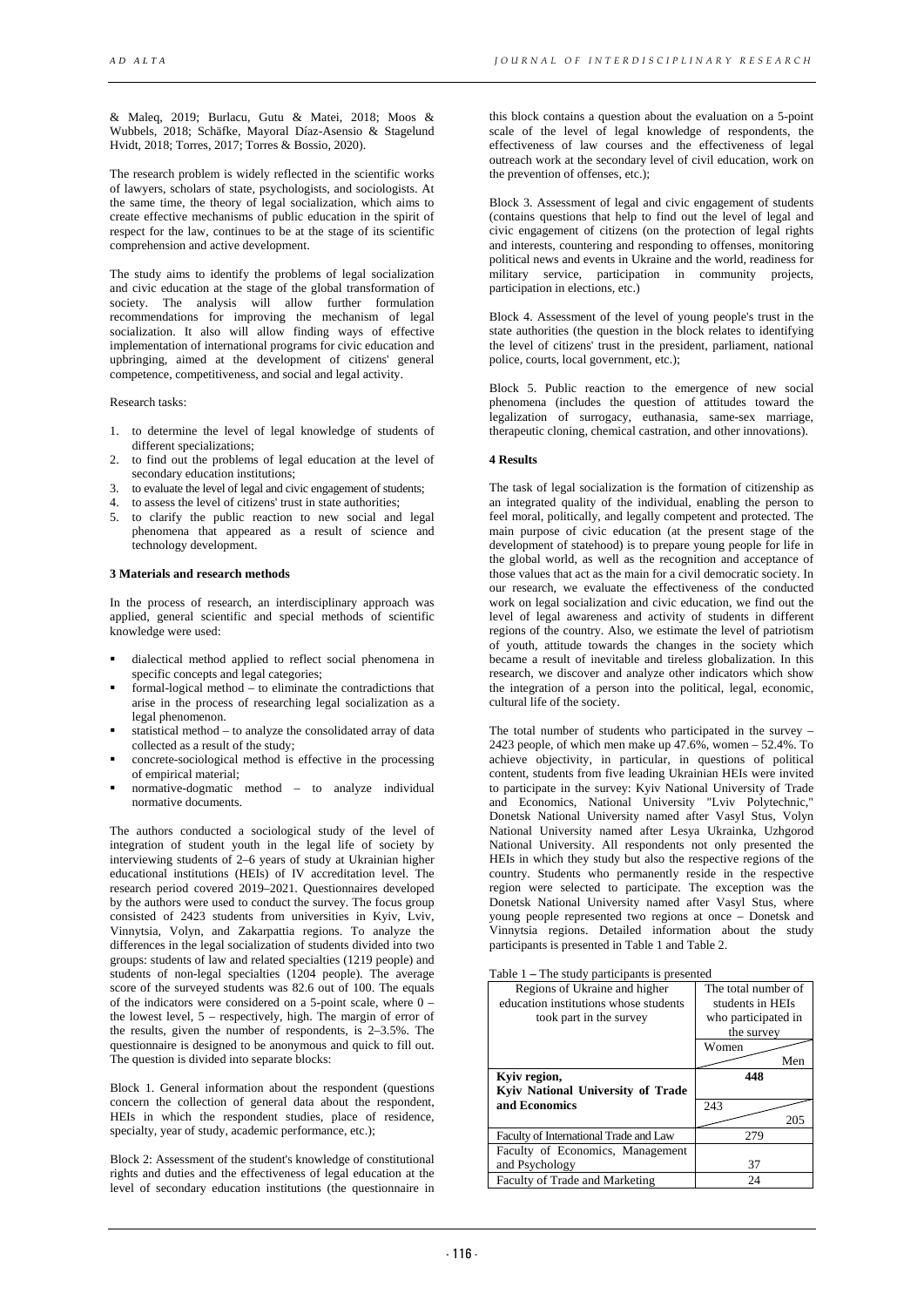| <b>Faculty of Information Technologies</b>     | 35   |      |
|------------------------------------------------|------|------|
| Faculty of Restaurant, Hotel and               |      |      |
| Tourist business                               | 38   |      |
| Faculty of Finance and Accounting              | 35   |      |
| Lviv region,                                   | 562  |      |
| <b>National</b><br>University of<br>Lviv       | 307  |      |
| Polytechnic                                    |      | 255  |
| Institute of Law, Psychology<br>and            | 297  |      |
| <b>Innovative Education</b>                    |      |      |
| Institute of Architecture and Design           |      |      |
|                                                | 60   |      |
| Institute of Humanitarian and Social           |      |      |
| Sciences                                       | 64   |      |
| Institute of Applied Mathematics and           |      |      |
| <b>Fundamental Sciences</b>                    | 48   |      |
| Institute of Civil Engineering<br>and          |      |      |
| <b>Engineering Systems</b>                     | 49   |      |
| Institute of Telecommunications, Radio         |      |      |
| Electronics and Electronic Engineering         | 44   |      |
| Vinnitsa region,                               | 427  |      |
| <b>Donetsk National University named</b>       | 201  |      |
| after Vasyl Stus                               |      | 226  |
| Faculty of History and International           |      |      |
| Affairs                                        | 42   |      |
| Faculty of Chemistry, Biology and              |      |      |
| Biotechnology                                  | 54   |      |
| Faculty of Information and Applied             |      |      |
| Technologies                                   | 47   |      |
| Faculty of Philology                           | 51   |      |
| Faculty of Law                                 | 213  |      |
| <b>Faculty of Foreign Languages</b>            | 20   |      |
| Volyn region,                                  | 408  |      |
| Volyn National University named                | 236  |      |
|                                                |      |      |
|                                                |      |      |
| after Lesya Ukrainka                           |      | 172  |
| <b>Faculty of International Affairs</b>        | 25   |      |
| Faculty of Philology and Journalism            | 38   |      |
| Faculty of Chemistry, Ecology, and             |      |      |
| Pharmacy                                       | 32   |      |
| Faculty of Geography                           | 27   |      |
| Faculty of Law                                 | 204  |      |
| Faculty of Culture and Arts                    | 18   |      |
| <b>Faculty of Medicine</b>                     | 40   |      |
| Faculty of Geography                           | 24   |      |
|                                                | 578  |      |
| Zakarpattia region,                            | 283  |      |
| <b>Uzhgorod National University</b>            |      | 295  |
| Faculty of History and International           |      |      |
| <b>Affairs</b>                                 | 61   |      |
|                                                | 226  |      |
| Faculty of Law                                 |      |      |
| Faculty of International Economic<br>Relations | 66   |      |
|                                                | 59   |      |
| Faculty of Economics                           |      |      |
| Faculty of Tourism and International           |      |      |
| Communications                                 | 42   |      |
| Faculty of Mathematics and Digital             |      |      |
| Technologies                                   | 48   |      |
| Faculty of Medicine                            | 76   |      |
| number of<br>students who<br>Total             | 2423 |      |
| participated in the survey                     |      |      |
| Total number of men/total number of<br>women   | 1270 | 1153 |

| Table 2 – Distribution of respondents by year of study at HEIs |  |  |  |
|----------------------------------------------------------------|--|--|--|
|                                                                |  |  |  |

| Year of study          | Number of students who<br>took part in the survey |
|------------------------|---------------------------------------------------|
|                        |                                                   |
|                        | 200                                               |
|                        | 660                                               |
|                        | 998                                               |
| V-VI (master's degree) | 565                                               |

A person who is in the polyactive globalization processes must be competitive, educated. This person must possess the latest ways of perceiving and transmitting information, be practically

prepared in a professional aspect, as well as have an appropriate level of legal culture. Among the factors that hinder the effective development of the person is a low level of legal awareness. Compliance with the law requires legal education, bringing to a wide range of people information about the rights and freedoms belonging to them, about the availability of legal tools to protect legal rights, about the possibility of solving difficult life situations legally, using the opportunities that exist both within and outside the state. Effectively conducted legal educational work ensures that citizens are aware of their legal status, develops implementation and protection skills of subjective legal rights with the help of legal mechanisms.

The results of our survey aimed at finding out the legal awareness of young people showed that the level of legal knowledge of second-year students of all specialties is relatively low. This fact proves the insufficient effectiveness of legal education work carried out based on schools. The gradual growth of legal competence is observed in the third and subsequent years of law students, logically for the profession chosen by young people. At the same time, with each subsequent year of study, students of non-legal specialties do not demonstrate the minimum knowledge of the law necessary for a citizen, according to the increase in the level of legal awareness we do not observe (see Figure 1).



Figure 1 **–** Indicator of the student's constitutional rights level according to their own statement

When asked if there was any work on the prevention of offenses (seminars round tables with the participation of law enforcement officers and famous lawyers; educational hours; law weeks; thematic conversations on legal education, etc.), 47% of the surveyed students gave a positive answer. The effectiveness of meetings with representatives of the national police was particularly noted. 32% of respondents remembered legal education measures as episodic and insufficiently informative. 11% denied any legal awareness or prevention activities initiated by school administrators or teachers. We believe that under such conditions, it is difficult to achieve a positive result on civic education at the level of secondary education institutions to:

- form a systematic understanding of the state and law,
- to deepen knowledge of social and legal norms, to maintain law and order, to prevent offenses,
- to foster respect for the law and intolerance for illegal behavior,
- to teach people to use the acquired legal knowledge in practical life and so on.

Citizens with a high threshold of information uncertainty are less adaptable to the crisis conditions of life. The growing pace of development of a globalizing society requires from a person civic and legal activity, constant improvement of knowledge, skills, competencies that will allow acting in the interests of personal, civil, and social development. A human in his development should be guided by the demand, which is carried out by the labor market. Independence, knowledge of the basics of law and economics, reckoning on their strength is the key to the independent development of man in the context of globalization.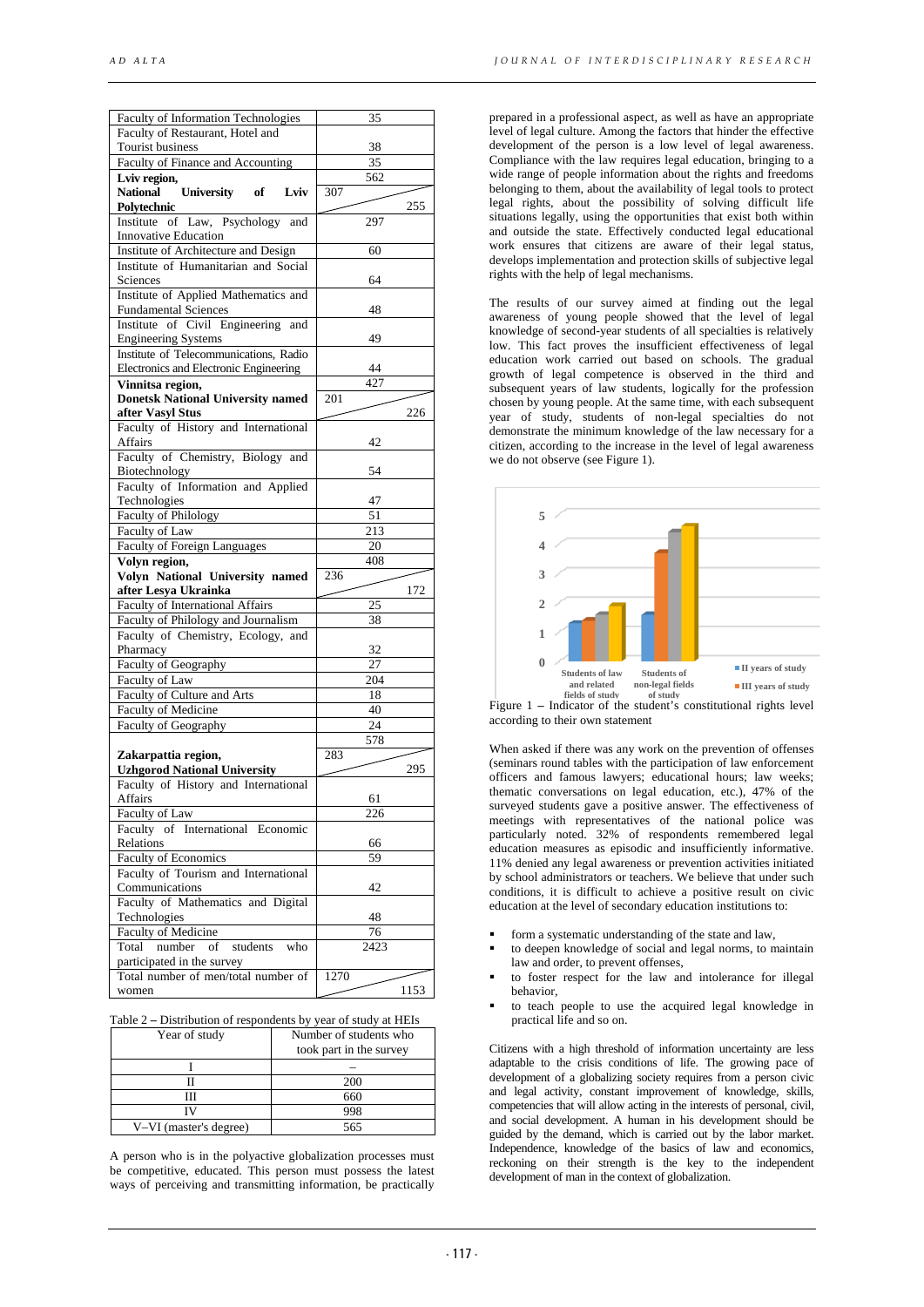Among the manifestations of the transformation of the legal life of society in the context of globalization is the need to obtain legal information by the newest and classic channels. On the one hand, the informatization of knowledge implies the development of digital culture and the ability to quickly transmit information to all corners of the globe. It is possible to get the latest information instantly is a significant priority of legal education in the era of information society.

However, different types of information sources can cause conflicts in the effects of legal socialization. Depending on the author and source of the information, different interpretations of legal norms, all kinds of political manipulation, or misconceptions may be contained. Information technology, as a new, vast resource, can also spread false information at an accelerated rate, creating social chaos. According to the social networks that are widely used and discussed in our society, their presence changes some traditional dimensions of human life. The question of academic credibility and moral character become central to the debate about the validity of the messages, methods, research, data, analyses, and stories that get disseminated online. In addition, information resources can become a means of warfare (fakes, misinformation, manipulation). According to this aspect, we should talk about information warfare as a powerful factor of national and social destabilization. The European Commission in March 2018 conducted a global survey "Society, Culture and Demography. Digital Society and Technology", where respondents demonstrated the importance of quality media: respondents perceived traditional media as the most reliable source of news (radio 70%, television 66%, print 63%). Internet news sources and websites with video content were the least reliable sources of news, with trust rates of 26% and 27%, respectively.

Our survey showed that the majority of respondents were in a life situation where they had to assert their legal rights and interest. Only 38% of survey participants indicated that they have managed to assert their rights independently, without involving third parties in resolving the dispute. 18% applied for protection of the violated right to the competent public authorities. 44% conceded in their interests, rather than using the human rights guarantees that exist in the state. 94% of the respondents claim to have witnessed an offense by accident, of which 11% tried to stop the unlawful actions themselves, and another 5% reported the unlawful actions to the relevant state authorities.

We also pay considerable attention in our study to the political activity of today's youth. About 60% of respondents regularly monitor the political situation in Ukraine and the world through the media, social or other networks. Civic education is aimed at awakening civic consciousness, the development of a sense of social responsibility and patriotism. Figures 2–3 provide information on the readiness of young people to perform military service in peace and active hostilities. The overwhelming majority of respondents (81% of men and 37% of women) are ready to perform military service even in conditions of military clashes. An important indicator is that the profession chosen by students does not significantly affect their decision to defend their homeland in the event of an external threat.



Figure 2 **–** Are you ready to perform military service under peace conditions



Figure 3 – Are you ready to perform military service under highintensity battlefield conditions?

Citizens of the state can apply the rules of law only with the help of public authorities. To determine public activity, there is a need to establish public confidence in individual authorities.

The survey demonstrated a clear dependence of the assessment of the legitimacy of the body on the knowledge of the peculiarities of its functioning. Non-legal students, when asked about assessing the work of Parliament as a legislative body (on a 5-point scale), demonstrated a fairly high level of approval of the work (the average score of 3.6). In contrast, law students critically evaluated the work of the legislature (average score 2.1) (*see Figure 4*).



Figure 4 **–** Evaluation of the legislature's work

On the question of how to improve the work of parliament, students of nonlegal specialties gave vague answers, the most common of which had a politically declarative nature (reducing the number of MPs, the adoption of good laws, reducing corruption, and theft by the authorities). As for future lawyers, they were more clearly and motivated while defining the shortcomings in the work of the Verkhovna Rada of Ukraine (lack of proper expert evaluation of legislative norms, conflicting legislation, non-compliance with the regulations and procedures for adoption of acts, the dominance of a significant amount of "legislative spam," violation of the procedure of personal voting).

The level of trust in the President of Ukraine does not show the existential discrepancy between the future received profession and the level of legal awareness. However, a decrease in the level of trust in the President is observed here. In September-November 2019, almost four months after his election (V. Zelensky's inauguration took place on May 20, 2019), respondents, generally 67%, approved of his work. However, in June 2021, this indicator of trust decreased to 41% (*see Figure 5*).

The trust rating always falls after the election; it is a natural socio-political indicator. However, we cannot explain such a considerable decrease in trust only by that.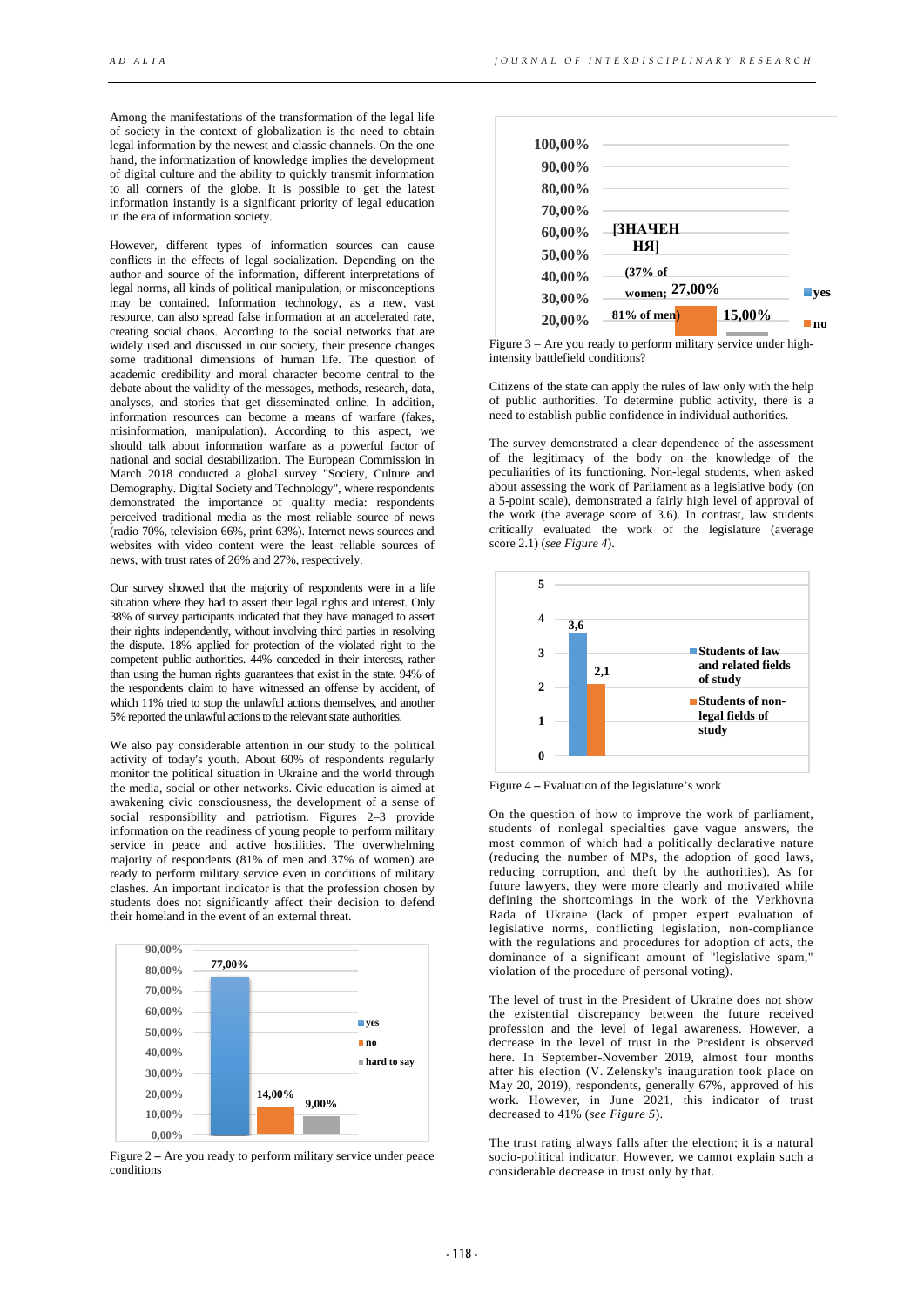

Figure 5 **–** Level of trust in the President of Ukraine (%)

The National Police of Ukraine acts as a central body of executive power, which serves society by ensuring the protection of human rights and freedoms, combating crime, maintaining public safety and order. Distrust of this body is observed, in particular, among non-lawyers on a five-point scale, the average score is 2.3, and among law students  $-2.7$ . (*see Figure 6*). The above does not allow us to state that the margin of error is significant, but here we observe an unusual situation. When, in assessing the work of all other authorities, we observe the dependence "high level of legal awareness – the lowest score of trust and legitimacy of the authorities," then for the National Police of Ukraine, the situation is the opposite. Future lawyers assessed the work of the law enforcement system slightly better  $(+ 0.4 \text{ points})$ .



Figure 6 **–** Evaluation of the public trust level in the National Police of Ukraine

According to the trust rating, the judicial system occupies the lowest level among all the organs for which the survey was conducted. We define the level of legitimacy as critical (students of non-legal specialties have an average score of 1.8, and students of legal specialties have an average score of 1.6 at the maximum 5-point system (*see Figure 7*).



Figure 7 **–** Assessment of the citizens' trust level in the judicial system

The last ones are motivated by their assessment of the corrupt nature of the judiciary, the considerable time required to consider cases, and the lack of openness and communication in the judicial system.

And lastly. Council local governments have the highest confidence level. Non-legal specialties score 4.1 in 2021 (4.3 in 2019), legal specialties score 3.8 (3.7 in 2019) on a five-point scale. This is explained by the fact that these bodies are closest to the public (*see Figure 8*). The functioning of self-government can be successful only when there are elements of civil society and self-organization. The positive assessment of the activities of local self-governments allows us to indicate the intensification of the creation of a civil society in Ukraine.



Figure 8 **–** The level of trust in local governments

Globalization of space indicates the emergence of new social phenomena. This is connected with the development of the scientific sphere, in a particular technology, medicine, biology, etc. The law is called to provide legal fixation of the necessity for social relations. Therefore, often there are exclusive relations that require legal regulation. The peculiarity of such relations is that in the current system of law can not be social analogs, which could be used by similarity. The new relationships have a unique character. For example, the latest reproductive ways of procreation, including through surrogacy, regulations of genetic information, issues of sex change/correction and problems of expanding the gender binary approach, debatable aspects of the right to modify one's body, posthumous reproduction, the right to easy death, organ and tissue transplantation, Internet relationships and the like.

Public reaction to such changes can be ambiguous. In some places, the new possibilities run counter to the moral and ethical values of the individual or civil society. To what extent global legal changes contradict societal attitudes are explored through questioning.

Commercial surrogacy has been completely legal in Ukraine since 1997, the state allows any person to undergo the surrogacy process.

Respondents were asked about their opinion on the legalization of certain somatic options. Thus, when asked how young people assess the legalization of commercial surrogacy, their thoughts were distributed categorically: only 12% of students support, 6% fully support; categorically do not support 43%, and rather do not support 23%. Others could not make up their minds (see Figure 9).

In regards to the need for the legalization of cloning, the students shared their attitude to such medical activity based on the type of cloning. Ukraine has a ban on human reproductive cloning, namely prohibiting the creation of a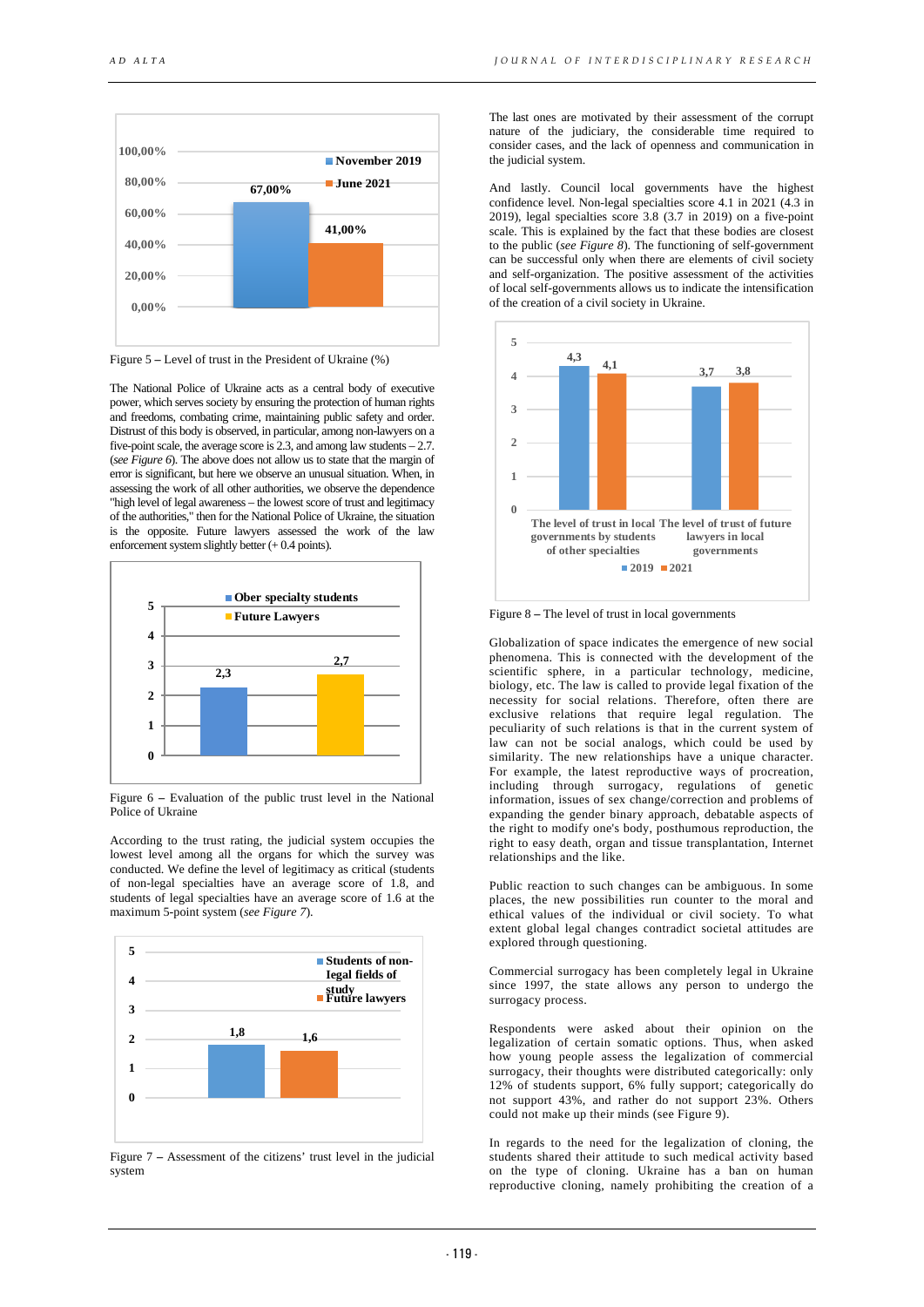person genetically identical to another living or deceased person by transferring the nucleus of a somatic cell of another person into a female sex cell devoid of its nucleus, in this case, there is no regulation on reproductive cloning. The students approved of this legislator's position. It does not conflict with their moral views (76% support the current legal norms, 13% do, and 11% could not make up their minds).



Figure 9 **–** What is your opinion on the legalization of surrogacy

On therapeutic cloning, the students were familiarized with the essence of this method as such, which has huge potential as a means to replace damaged tissue and organs, can act as an opportunity for a person to a decent standard of living, it is also indicated that the medical motivation of the absence of organ rejection is also important. Also, the information material presented points out the threat of the uncontrolled transition of therapeutic cloning to reproductive cloning. After reviewing all aspects of this type of cloning, the students decided thus 58% were in favor, 13% were undecided, and 29% were opposed (*see Figure 10*). Therefore, we see a lack of coherence between the normative regulation and the legal public position, at least among student youth. The above indicates the need to intensify and discuss this issue in legal circles and at the level of public authorities.



Figure 10 – How do you feel about therapeutic cloning?

And finally, our question concerned another bioethical problem of legalizing chemical castration as a means of coercive action by the state as a sanction for crimes committed against minors, juveniles, and persons who have not reached puberty. In Ukraine, there is no such type of punishment as opposed to many civilized states. The results are impressive: 94% of respondents supported the idea of chemical castration, and only 2% of respondents were against it (*see Figure 11*). Therefore, the demand for such prohibited regulation points to the need for lawmakers to return to this issue since there have already been legislative attempts to regulate this problem and protect the violence's victims.

All in all, in conclusion, we can state the dissonance in the social and public position of young people and the legal regulation of the latest opportunities that have arisen as a result of the globalization of social reality. Such uncertainty and ambiguity provoke abstract manifestations of legal socialization, deforms legal consciousness.



Figure 11 **–** What is your opinion on the legalization of chemical castration?

# **5 Discussion**

The modern individual in his life is not limited to a single sphere of legal relations. Nowadays, a person represents himself in many spheres, in particular as a citizen, public subject of law, participant of territorial relations, employee or employer, taxpayer, the user of services, family member, and so on. Therefore, legal norms of various orientations are in demand. A person has to understand them, but also to be able to implement them by applying to the competent public authorities, to be able to protect their rights, freedoms, and legitimate interests. We agreed with many scientists and public figures on the need to introduce a special course on global citizenship education into the system of national education. The benefits of global citizenship education (GCE), according to Torres C., are manifested in a triad: GCE supports global peace, encourages measures of economic, social, and cultural inequality and can reduce global poverty, provides a solid foundation and guidelines to support civic virtues, will lead to a more democratic society (Bossio & Gaudelli, 2018; Bossio & Torres, 2018; Torres, 2017; Robiolle Moul, 2017; UNESCO, 2015).



Figure 12 **–** The data from the official source of the ECHR

The data obtained from the official source of the ECHR (ECHR, 2021) showed that, in general, in the ХХth century the society became more aware of its rights, national and international mechanisms of their realization. Since the beginning of the XXI century, the number of appeals to the European Court of Human Rights has grown rapidly. For comparison, in 1999, the number of appeals was 8,400. From 2010 to 2013, the figures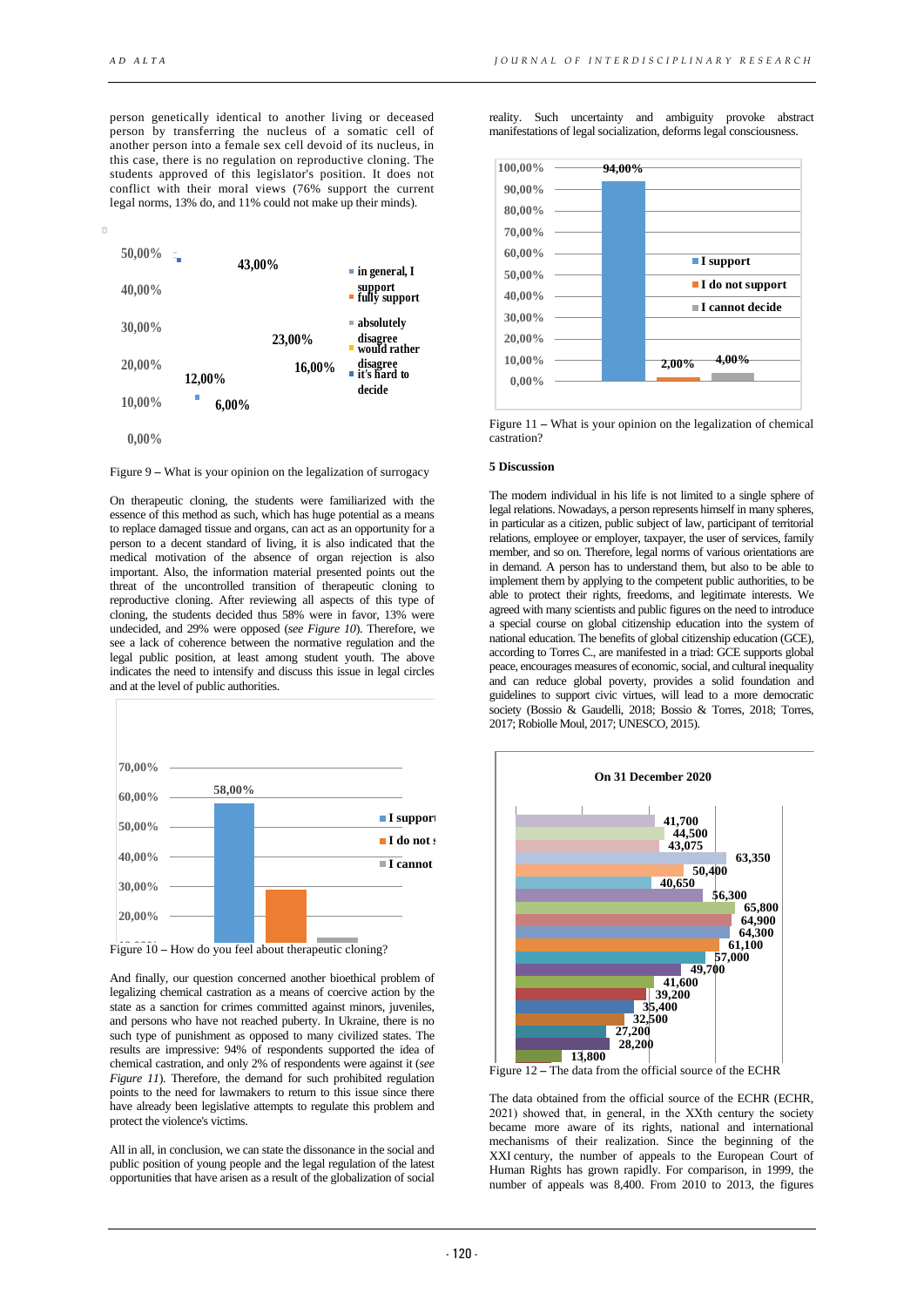reached more than 60,000 cases. By 2020 there were 41700 appeals (*see Figure 12*). At the same time, our research showed a relatively low level of legal knowledge of citizens, as well as the inability of a significant part of the population to defend their legal right or interest in a legal way (only 18% of respondents applied to the public authorities for help to restore the violated right, 44% were passive and not using any existing legal guarantees at the initial stage). Conclusions we got agreed with the data collected as a result of large-scale researches within the frames of the World Justice Project under the direction of Andersen E. More than 100 000 people from 101 countries took part in the researches. The results of the project testified to the lack of basic legal knowledge of the vast majority of the population, about the low legal activity of citizens, as only 1/3 of respondents said they were aware of the legal nature of their problem, 29% asked for qualified legal assistance, and only 17% (which is about 1/6 of the project participants) sought the protection of violated rights in the public authorities (Andersen, 2019).

Low legal activity may be a consequence of the distrust of citizens to the state authorities. Zharovska, I. conducted comprehensive studies of the legal nature of state power, which as of 2013 showed a high level of distrust of citizens towards state authorities in Ukraine: towards the President is more than 68%; Parliament – 86%; Government – 1%; courts – more than 72%; police – about 61% (Zharovska, 2013). Our poll 2019– 2021. Also, revealed distrust at the level of 33–59% for the president, 54% for the parliament, 66% for the court, and 50% for the national police. In general, we can observe a slight increase in the level of legitimacy of state authorities. Therefore, in the aspect of the problem of the development of the legal activity of citizens the position of Tiler T. that lawmakers should work so that legal systems become worthy of civil respect is actualized (Tyler, 2003; 2006).

The globalization of society, the development of technology has led to many innovations in the law. The emergence of the newest human rights (euthanasia, sex change, organ transplantation, cloning, same-sex marriage, artificial insemination, child-free family, independent of state interference living on religious, moral views, use of virtual reality, etc.) causes mixed reactions from society and often becomes a cause of conflict. Acceptance of innovation requires the modern man to be independent and alternative in the choice of lawful behavior, respect for dissent. Herts A. and Maksymenko N. caution that society's perception of such phenomena as transplantation and the development of transplantology, in general, largely depends on the quality of legislation and public awareness of the benefits and risks of new techniques (Herts, 2015; Maksymenko, 2007). Our research showed a low level of citizens' awareness of therapeutic cloning, transplantation, surrogacy, and other newest social and legal phenomena, which threatens the emergence of new conflicts within society.

### **6 Conclusions**

Legal socialization and civic education with their characteristic educational and educational components should be aimed at the formation of such characteristic personality traits as goodwill, education, tolerance, law-abiding and active citizenship. Our research allows us to state that there is a low level of legal knowledge among students, a social group on which the future of the state in Ukraine directly depends. Several problems of legal education at the level of secondary and higher education have been revealed, which require an immediate response from the state. The national system of education needs to update the educational program in terms of introducing special courses on global civic education, the establishment of control over the implementation of many international programs on legal education (including relevant educational programs from the UN and UNESCO). The strategy of implementation of legal socialization includes work in the following main directions:

 preparation of normative documents (programs, decisions, recommendations) on legal education of population at the international and national levels;

- practical creation of the available resources and effective methods of public education and civic education, to ensure legal awareness of the population;
- building of powerful information (with involvement of mass media) and creation of targeted research base;
- establishment of control over the state bodies and institutions in the sphere of legal education.

The low level of trust in the state authorities was revealed. Among the determinants that contribute to distrust, we consider the following:

- violation of the democratic procedure of formation of state authorities;
- ignorance of most citizens of the tasks and functions of these or those state authorities;
- mentality inherited from the authoritarian past with distrust of the authority's characteristic of a citizen of the "postsocialist state";
- widespread corruption;
- low level and quality of life of the population.

The emergence of fundamentally new social and legal phenomena such as the newest human rights is a fact, which has many real manifestations. As a result of the conducted survey, we can state that the public perception of legal regulation of the institute of the fourth generation of human rights both in Ukraine and abroad is problematic. It is necessary to develop the new generation of human rights in the direction of recognizing the high status of the person, endowed with the highest value – freedom, recognition of the right to human individuality, which implies respect for the special needs of the person, giving her the possibility to be unlike others, striving to achieve the unity of legal, moral and religious norms.

# **Literature:**

1. Ajaps, S., Obiagu, A. (2020). Increasing Civic Engagement Through Civic Education: A Critical Consciousness Theory Perspective. *Journal of Culture and Values in Education*. 4 (1). 64–87. 2. Akkari, A., & Maleq, K. (2020). Global citizenship education: Critical and international perspectives. *Published with the support of the Swiss National Science Foundation*. 217. Available at: https://link.springer.com/content/pdf/10.1007%2 F978-3-030-44617-8.pdf

3. Akkari, A., & Maleq, K. (2019). Global Citizenship: Buzzword or New Instrument for Educational Change? *Europe's journal of psychology*, 15 (2), 176–182. Available at: https://doi.org/10.5964/ejop.v15i2.1999

4. All Different, All Equal. Educational pack. Ideas, resources, methods and activities for intercultural education with young people and adults (1995). *Council of Europe*, Strasbourg, 206. Available at: http://intergroupresources.com/rc/educationpack firsted.pdf

5. Andersen, E. (2019). Global Insights on Access to Justice. World Justice Project. Editorial production and analysis were led by Chamness Long S. and Ponce A. Available at: https://worldjusticeproject.org/sites/default/files/documents/WJP -A2J-2019.pdf

6. Baz, O., & Fernández-Molina, E. (2018). Process-based model in adolescence. Analyzing police legitimacy and juvenile delinquency within a legal socialization framework. *European Journal on Criminal Policy and Research*, 24, 237–252. Available at: https://link.springer.com/article/10.1007/s10610- 017-9357-y

7. Bell, M. (2017). Police Reform and the Dismantling of Legal Estrangement. *The Yale Law Journal*. 126 (7). 2054–2150. Available at: https://www.jstor.org/stable/45222555

8. Bosio, E. (2019). The need for a values-based university curriculum. *University World News*. Available at:

https://www.universityworldnews.com/post.php?story=2019092 415204357

9. Bosio, E., & Gaudelli, W. (2018). Interview with Emiliano Bosio on global citizenship education. Available at: Videofile. https://youtu.be/CuiAEL45fDw